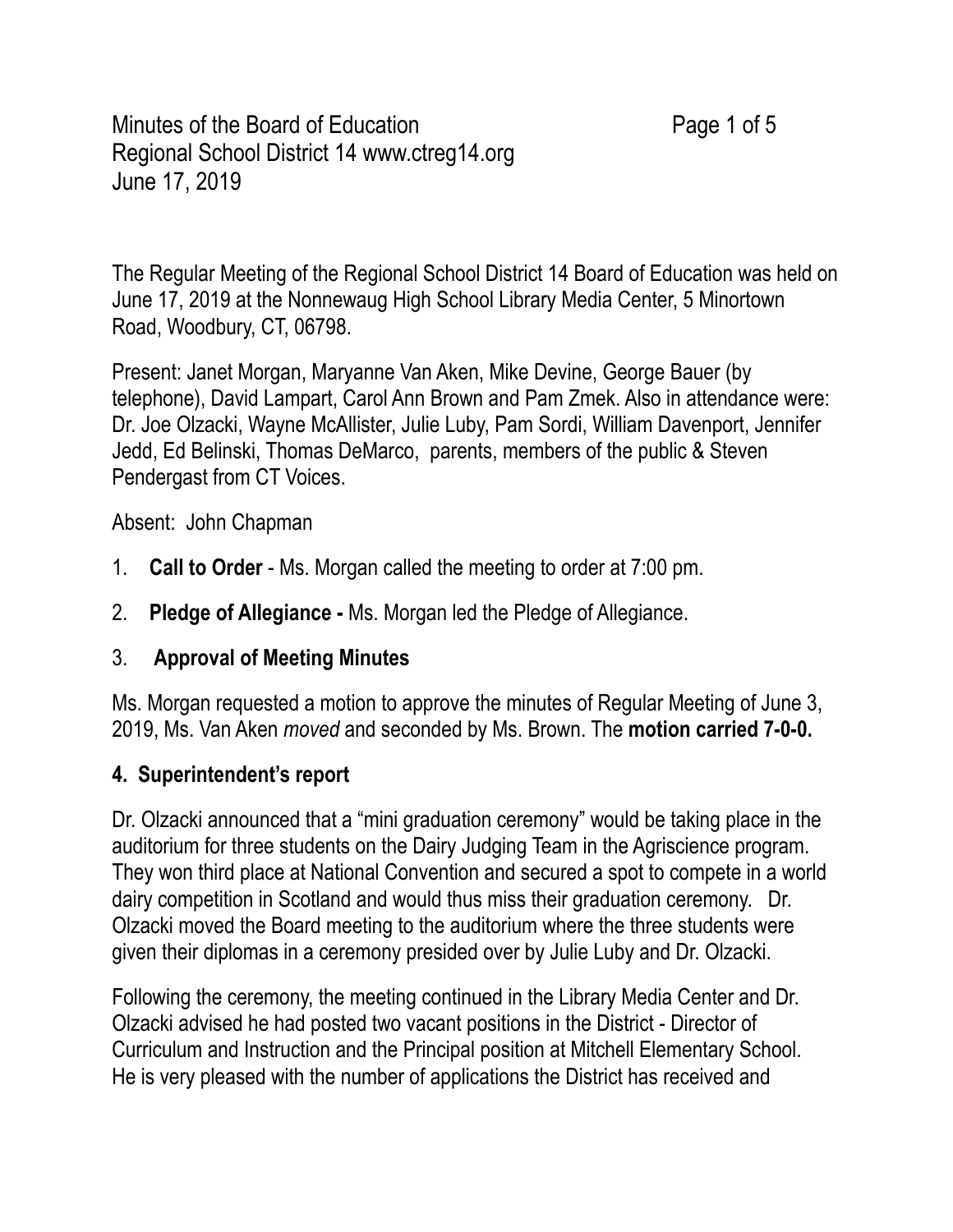Minutes of the Board of Education **Page 2 of 5** June 17 2019 Regional School District 14 [www.ctreg14.org](www.ctreg14.org)

advised he had recently visited Mitchell Elementary to meet with the faculty. The purpose of this meeting was to gain faculty insight into what qualities and skills they feel are most important for a new incoming principal to possess. He explained that a hiring team will be formed for the purpose of interviewing selected candidates to bring forward to him before a final decision is made.

Dr. Olzacki then introduced Vice Principal Pam Sordi and announced that he had appointed her as the new principal at Nonnewaug School.

Ms. Sordi stated she is honored to be the new principal and that she is excited to continue the positive momentum at the high school. She is especially looking forward to continuing the staff's good work on improving school climate and completing curriculum work that was begun.

Dr. Olzacki recognized Mr. Bill Davenport for his 33 years of teaching in Region 14 and thanked him for his tireless service. He turned the floor over to Mr. Davenport who explained that it was a very difficult decision to leave the Region. However, he is excited to be working with the UConn 4H Extension in Torrington and will continue to ensure a seamless transition and to be a presence in our District as the Chair of next year's 100-Year Celebration Committee.

Dr. Olzacki and Mr. Davenport introduced Ed Belinski, who has been appointed as the new Director of the AgriScience program at Nonnewaug and Jennifer Jedd, who will be the AgriScience Department Chair. Mr. Belinsky, a former student of Mr. Davenport, stated that after graduating from Nonnewaug's Agriscience program, he spent 10 years as an engineer before returning to Nonnewaug to join the faculty at Ellis Clark. He stated that this is his "dream job," and feels proud to be given this opportunity. Ms. Jedd is excited to work with Mr. Belinsky as Department Chair.

 Karen Kalinauskas, the Chair of the Ag Advisory Committee, gave a short presentation on the mission of the Committee, which is to bring community input into the schools to help with curriculum development.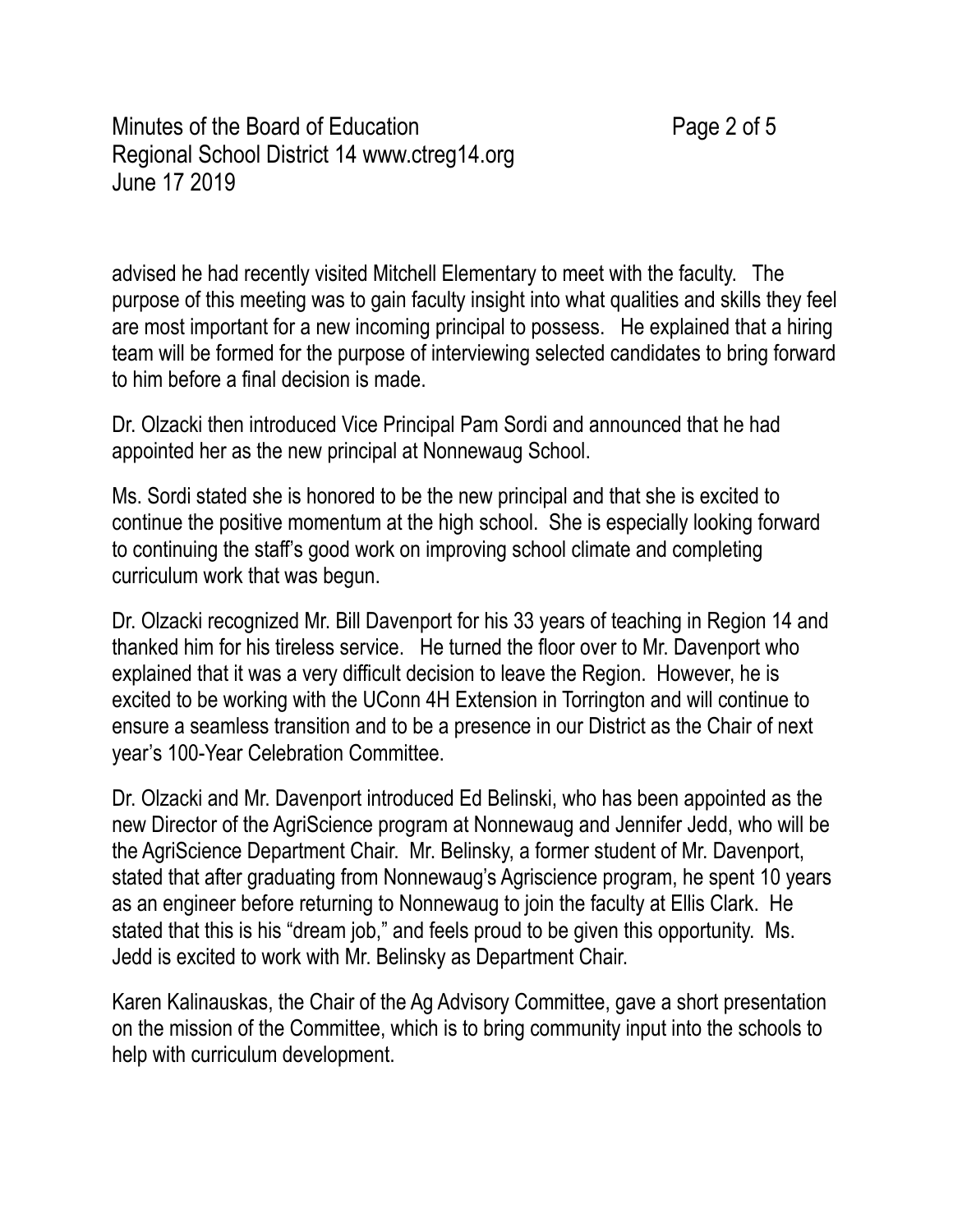Minutes of the Board of Education **Page 3 of 5**  June 17 2019 Regional School District 14 [www.ctreg14.org](www.ctreg14.org)

## **5. Board Committee Reports - none**

# **6. Board Chair Comments -**

Ms. Morgan congratulated Nonnewaug student Kaitlyn Meyer for being the Connecticut State Winner at the National History Day contest in College Park, MD for her work on the Nuremberg Trials.

Ms. Morgan also announced that Mr. Dave Lampart's term as a Board of Ed. member was coming to an end on June 30th. She thanked him for his service and presented him with a gift from the District. Ms. Morgan also announced that Mr. John Chapman had submitted his letter of resignation to the Woodbury Town Clerk, effective July 1, 2019. Ms. Morgan read the pertinent policy regarding replacement of a Board member and announced that a District meeting would be held at 7:00 p.m. July 9, 2019 at the Woodbury Middle School Cafeteria to elect a replacement for this one-year term.

# **7. Privilege of the Floor**

Ms. Anne Marie McGrath of Bethlehem read a letter to the Board informing them that her eighth grade daughters had been the victims of racial slurs and had been racially discriminated against by some students at the Woodbury Middle School. She stated that once the discrimination was reported, the administration took extreme measures and a full investigation was begun. She commended social worker Joy Geraci and Vice Principal Suzi Greene for making a safe space for her daughters to be able to talk about their experiences. She also wanted to thank Superintendent Olzacki for recognizing the severity of the problem and that it is an area to be addressed is bringing in more training in the area of diversity for staff and students in the Region. She commended Ms. Geraci for helping her daughters fill out the necessary and proper paperwork to report these issues and she thanked the Board for its time. She looks forward to working with WMS to help rectify this problem.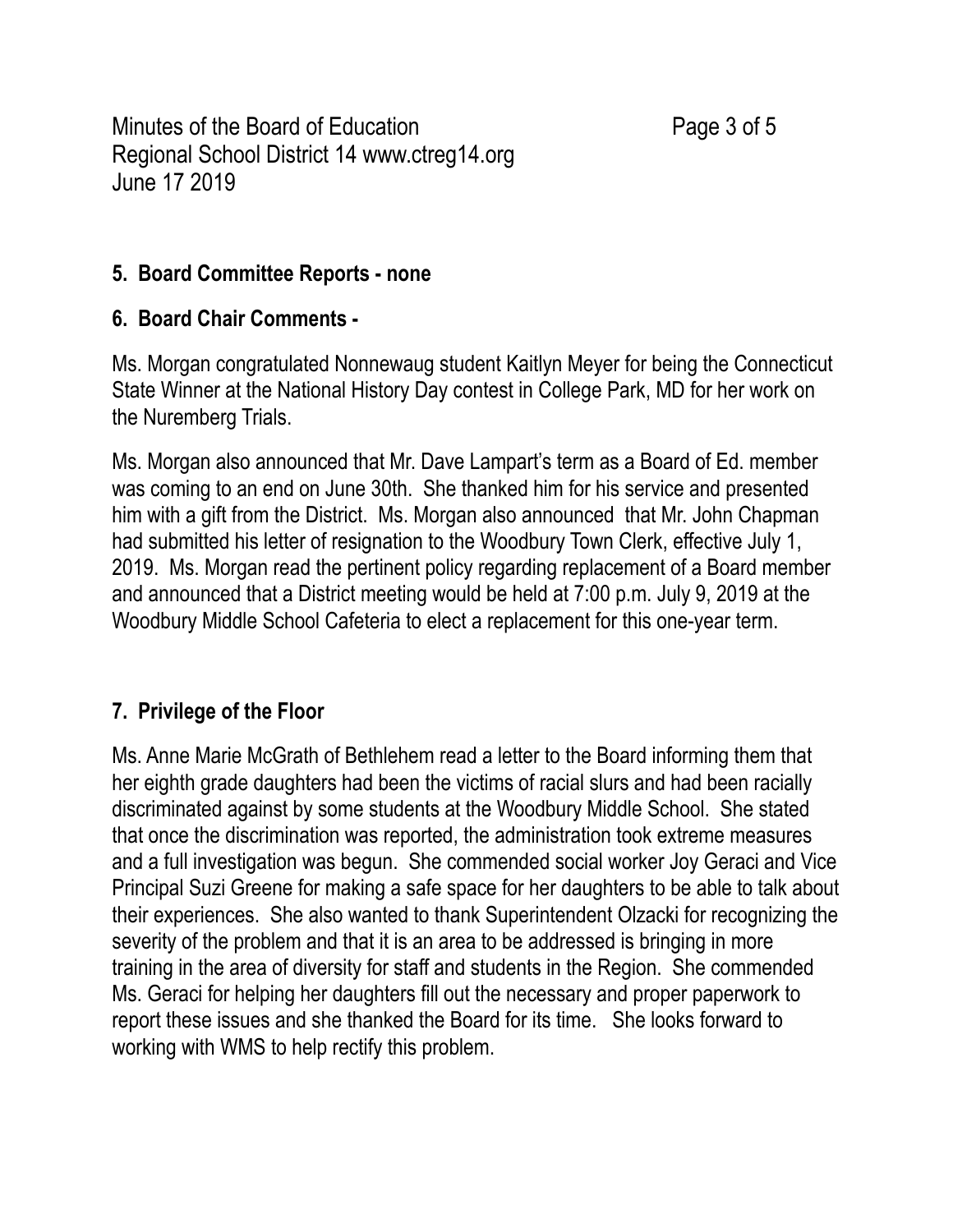Minutes of the Board of Education **Page 4 of 5** June 17 2019 Regional School District 14 [www.ctreg14.org](www.ctreg14.org)

Ms. Latoya Maia of Woodbury informed the Board that she has a son who was a student at Woodbury Middle School who also experienced racial slurs. Her daughter, who no longer attends the school, experienced the same and had racial and sexual slurs spoken to her. Although her daughter is not at WMS, she also looks forward to working with the school in any way she can to help rectify this problem.

Ms. Christine Shugrue of Woodbury wanted to thank the Board for reading her recent emails. She is pleased that there will be continuity with our new Agriscience Director and Department Chair and with the new principal at Nonnewaug. She wants a strong school system with positivity.

## **8. Old Business**

 Ms. Van Aken *moved and seconded by Mr. Lampart: "T*hat the Region 14 Board of Education approve and adopt the following Bedford, Freeman and Worth textbook for Nonnewaug High School: *American Government, Stories of a Nation, APEdition,* First Edition, as presented." Ms. Brown is concerned that the book was already out of date an with the cost of the book, which is \$111. She asked whether the district could use ebooks since the students have Chrome books. She also expressed concern with some of the political cartoons contained in the book. Dr. Olzacki stated that the cartoons are relevant to today's political discourse, which is why they were contained in the book, and did express that the textbook would need to be supplemented by the faculty to ensure a deep understanding of the U.S. Constitution. After further short discussion, the **motion carried 6-0-1, Ms. Brown voting nay.** 

Ms. Morgan thanked the Nonnewaug Chiefs Football parents and Booster Club for their hard work and participation in discussions regarding the possibility of joining a Co-op for the 2019-2020 season. Unfortunately, it was too late to co-op this year but she stated that the District will begin earlier discussions in the upcoming year to ensure all options are explored. Ms. Lori Grant thanked the Board and players and looks forward to a successful football season.